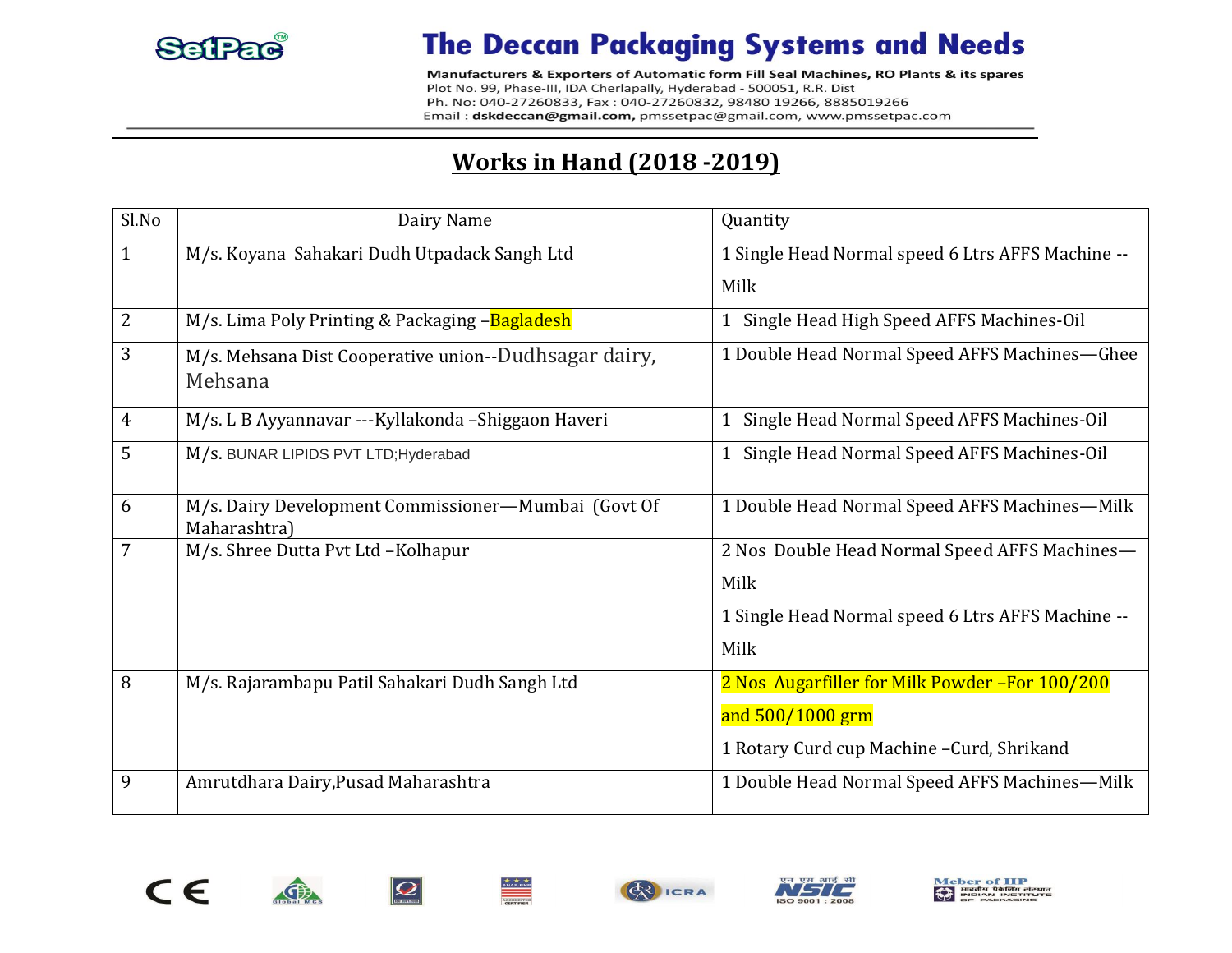

Manufacturers & Exporters of Automatic form Fill Seal Machines, RO Plants & its spares Plot No. 99, Phase-III, IDA Cherlapally, Hyderabad - 500051, R.R. Dist Ph. No: 040-27260833, Fax: 040-27260832, 98480 19266, 8885019266 Email: dskdeccan@gmail.com, pmssetpac@gmail.com, www.pmssetpac.com

| 10 | Gopika Dairy Farms Coachin                     | 2 Nos Double Head Normal Speed AFFS Machines-   |
|----|------------------------------------------------|-------------------------------------------------|
|    |                                                | Milk                                            |
| 11 | M/s. Sultan Taza Foods Products, Afghanistan   | 1 Nos Single Head High Speed AFFS Machines-Milk |
| 12 | M/s. Rajarambapu Patil Sahakari Dudh Sangh Ltd | 1 Nos Double Head Normal Speed AFFS             |
|    |                                                | Machines-Milk                                   |
|    |                                                | 1 Rotary Curd cup Machine - Curd, Shrikand      |
| 13 | M/s. Kwality Milks Foods Ltd, Chennai          | 1 Nos Single Head Normal Speed AFFS Machines-   |
|    |                                                | Ghee-4S Machie 50/100 Grm                       |
| 14 | Mr. Bipin Patel Nanded                         | 1 Nos Single Head High Speed AFFS Machines-Oil  |
| 15 | M/s. Anuj Dairy Pvt Ltd. Hajipur-Bihar         | 1 Nos Single Head Normal Speed AFFS Machines-   |
|    |                                                | Ghee-4S Machie 50/100 Grm                       |
| 16 | M/s. Maheindra Agri Solutions Ltd              | 1 Nos Single Head Normal Speed AFFS Machines-6  |
|    |                                                | Ltr Milk                                        |
| 17 | M/s. Rajarambapu Patil Sahakari Dudh Sangh Ltd | 1 Nos Double Head Normal Speed AFFS Machines-   |
|    |                                                | Lasi:                                           |
|    |                                                | 1 Nos Double Head Normal Speed AFFS Machines-   |
|    |                                                | Shrikhand in 250 and 500 grms—Laminated Pouch   |
|    |                                                | 1 No Single track Rotary Curd cup Machine -     |
|    |                                                | Shrikand                                        |









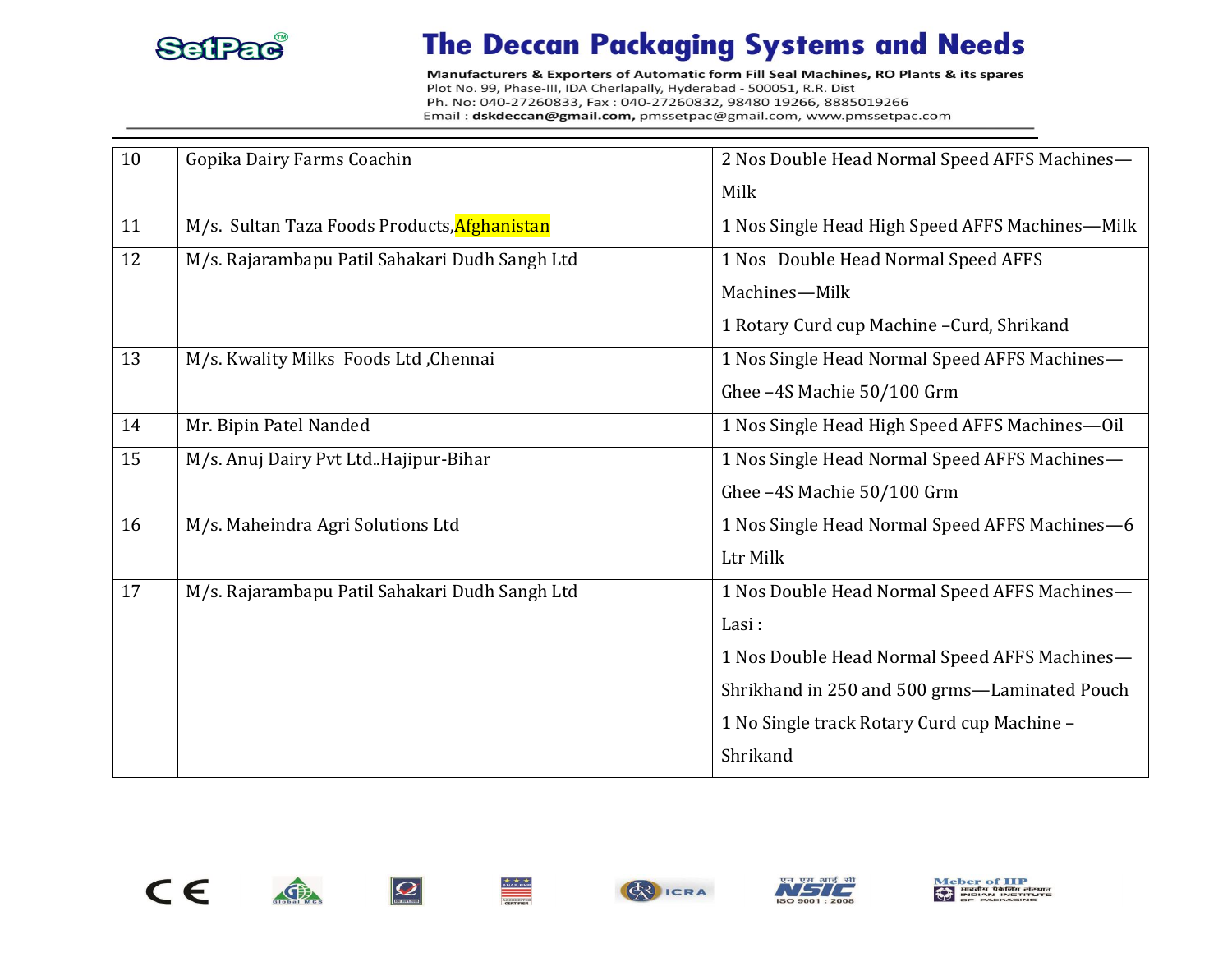

Manufacturers & Exporters of Automatic form Fill Seal Machines, RO Plants & its spares Plot No. 99, Phase-III, IDA Cherlapally, Hyderabad - 500051, R.R. Dist Ph. No: 040-27260833, Fax: 040-27260832, 98480 19266, 8885019266 Email: dskdeccan@gmail.com, pmssetpac@gmail.com, www.pmssetpac.com

| 18 | M/s.Global Cane sugar Services Pvt.Ltd. Director National<br>Sugar Institute<br>Kalyanpur | 1 No AFFS Pouch Packaging Machine for Sugar -High<br>Speed rotary cup filler |
|----|-------------------------------------------------------------------------------------------|------------------------------------------------------------------------------|
| 19 | M/s. Shri Warana Sahakari Dudh Utpadak Prakria Sangh Ltd                                  | 1 Nos Augar filler for Milk Powder - For 100/200                             |
|    |                                                                                           | 2 Nos Double Track Curd / Lasi Normal Speed                                  |
|    |                                                                                           | Rotary cup filler Machine.                                                   |
| 20 | M/s. Kolhapur Zilla Sahakari Dudh Utpadak Sangh Ltd-Gokul<br>dairy                        | 1 Nos Augar filler for Milk Powder - For 100/200                             |
|    |                                                                                           | and 500 Gr /1 Kg                                                             |
| 21 | M/s. Jhalawarunion Baran Zila utpadak Sarhkari Sangh Ltd-<br>Jhalawar-Rajestan            | 1 Nos Milk packing machine Capacity 6 Liter Packing                          |
| 22 | M/s. TCMF-Aavin-Purdukottai                                                               | 1 Nos Nos Double Head Normal Speed AFFS                                      |
|    |                                                                                           | Machines-Milk                                                                |
| 23 | M/s. Govind Milk & Milk Products                                                          | 2 Nos Nos Double Head Normal Speed AFFS                                      |
|    |                                                                                           | Machines-Milk                                                                |
|    |                                                                                           | 1 Nos Double Track Curd / Lasi Normal Speed                                  |
|    |                                                                                           | Rotarycup filler Machine.                                                    |
| 24 | M/s. Shivamrut Milk Producers Co-op Union Ltd                                             | 1 Nos Nos Double Head Normal Speed AFFS                                      |
|    |                                                                                           | Machines-Milk                                                                |
| 25 | M/s. Gaudhan Dairy Forms.-MP Indore                                                       | 1 Nos Nos Double Head Normal Speed AFFS                                      |
|    |                                                                                           | Machines-Milk                                                                |





金